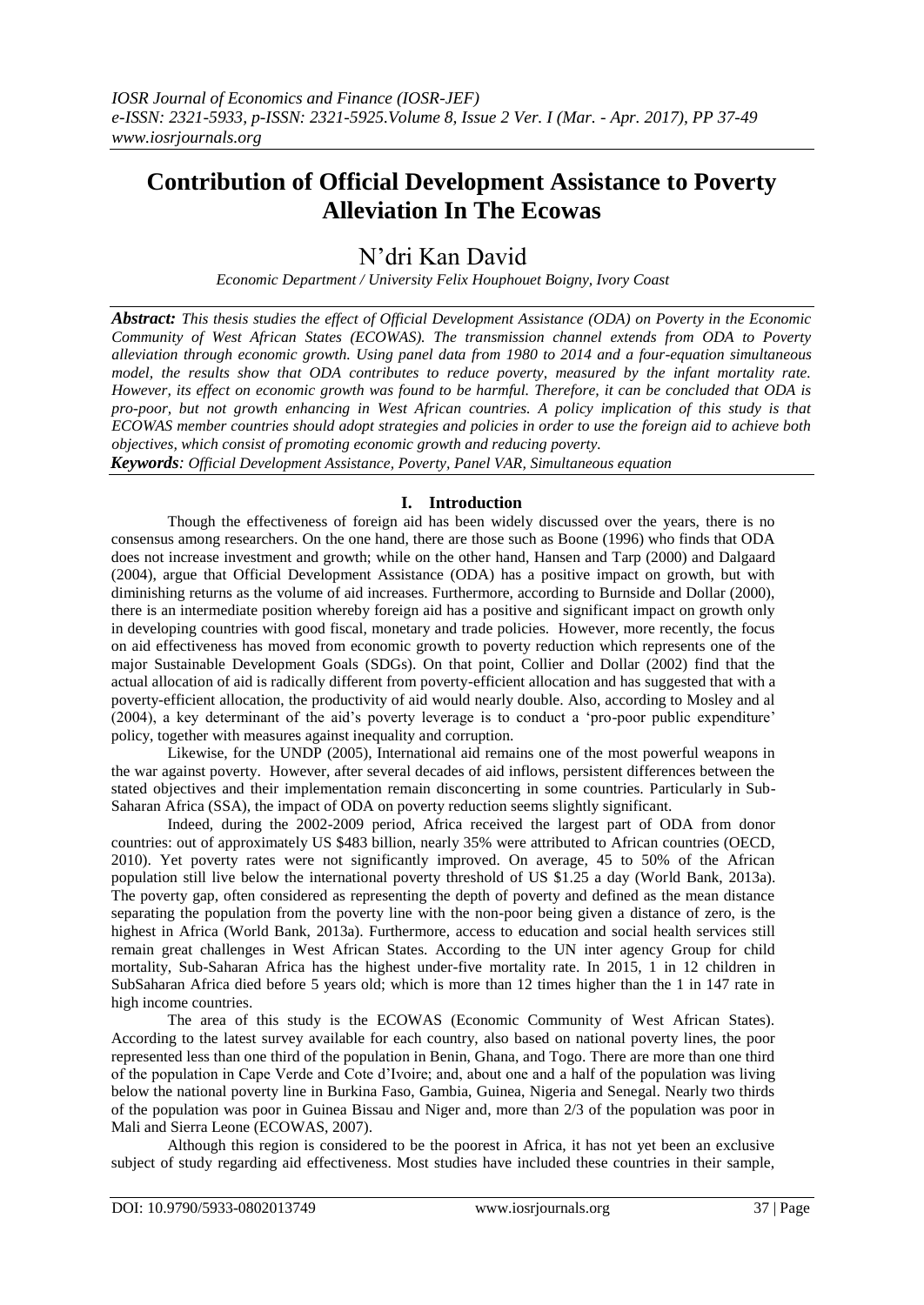though there is heterogeneity among different regions. This thesis intends, therefore, to fill the existing lack. It aims at providing answers to the following questions:

Does ODA have an impact on poverty in West African countries? If yes, what is the real contribution of Official Development Assistance to poverty reduction in West African Countries? Through which channels does ODA affect the living conditions of the population?

This paper will contribute to the ongoing debate about aid effectiveness. Recently, voices were raised, in particular Moyo (2009), claiming that Aid is not working in Africa and that it should be replaced by Trade. Therefore, in this study, the veracity of such a claim will be assessed by scientific arguments. Focus is on West African Countries in order to reduce the heterogeneity that is inherent to cross-country analysis.

The study assesses the impact of ODA on poverty reduction within the ECOWAS. More specifically, it focuses on describing the flow of ODA by analyzing its evolution within the countries involved, assessing the impact of ODA through a quantitative analysis involving a Simultaneous equation model and examining the transmission mechanisms between poverty, economic growth and ODA.

The remainder is organized as follows: Chapter 2 presents an overview of the ODA repartition in the ECOWAS and the recent literature on the impact of Official Development Assistance. Chapter 3 introduces the empirical methodology, in particular the model and data. The results are presented in Chapter 4, and Chapter 5 provides a conclusion.

# **II. Overview of ODA and Human Development in the ECOWAS 2.1. Official Development Assistance (ODA) in the ECOWAS**

Financial assistance to developing countries for socioeconomic development has been carried out by several organizations, governments, as well as international organizations, non-governmental organizations (NGOs) and private companies for a long time.

## **2.1.1. ODA distribution according to regions**

According to the OECD (2014), the Sub-Saharan African region received the largest part of ODA in the world (40%), followed by South and Central Asian countries (20.7%). During the past three decades, it is estimated that the West African countries received regularly a quarter of the aid volume in direction of the Sub-Saharan countries. It was of 26% from 1980 to 1990, 25% from 1991 to 2000 and 28% from 2001 to 2015 (OECD, 2016).

Furthermore, the majority of aid towards developing countries is composed of bilateral development projects, programs and technical cooperation. Multilateral aid represents the second largest source of aid, followed by humanitarian aid and debt relief. Looking at the graph below, one can observe a peak in year 2005 in the level of debt relief. This is explained by the important amount of debt cancellation for Nigeria and Iraq. Indeed, in 2005, in addition to the HIPC (Heavily Indebted Poor Countries) initiative, the Multilateral Debt Relief Initiative (MDRI) was initiated in order to accelerate progress toward the United Nations Millennium Development Goals (MDGs). The MDRI allows for 100 percent relief on eligible debts by three multilateral institutions; namely the IMF, the World Bank, and the African Development Fund (AfDF), for countries completing the HIPC Initiative process.

On the other hand, from 2005 to 2014, data on the distribution of bilateral ODA commitments reveal that donors" countries were willing to fund actions relating to debt cancelling and to improve social infrastructures in the ECOWAS. In those countries, likewise in most of Sub-Saharan countries, one important feature is the high level of dependence regarding international aid. Using data from 2004 to 2013, one can observe that countries in West Africa have been for a long time, dependent on ODA for government expenses. In some countries, such as Liberia, Niger and Burkina Faso, the ratio of aid dependence is beyond a hundred percent. This massive influx of aid reveals the lack of capital faced by these countries; furthermore, it may be a sign of deficiencies in the fiscal system. In addition to that, one can observe that on average, more than 20% of capital formation in West African countries is attributed to foreign aid. In Liberia and Guinea Bissau, this ratio is estimated at more than 100%. Therefore, on the basis of the above, these countries should have experienced a better level of development.

# *2.1.2. Human Development in the ECOWAS*

Despite progress made since 2000 in terms of economic growth, human development level in Africa still remains low. It is much lower than the world average. For the specific ECOWAS region, table 3 shows the level of human development in 2015 as calculated by the UNDP. Thirteen (13) countries of the fifteen (15) that compose the ECOWAS are classified as Low Human Development countries. Only Cabo Verde and Ghana have a medium human development index.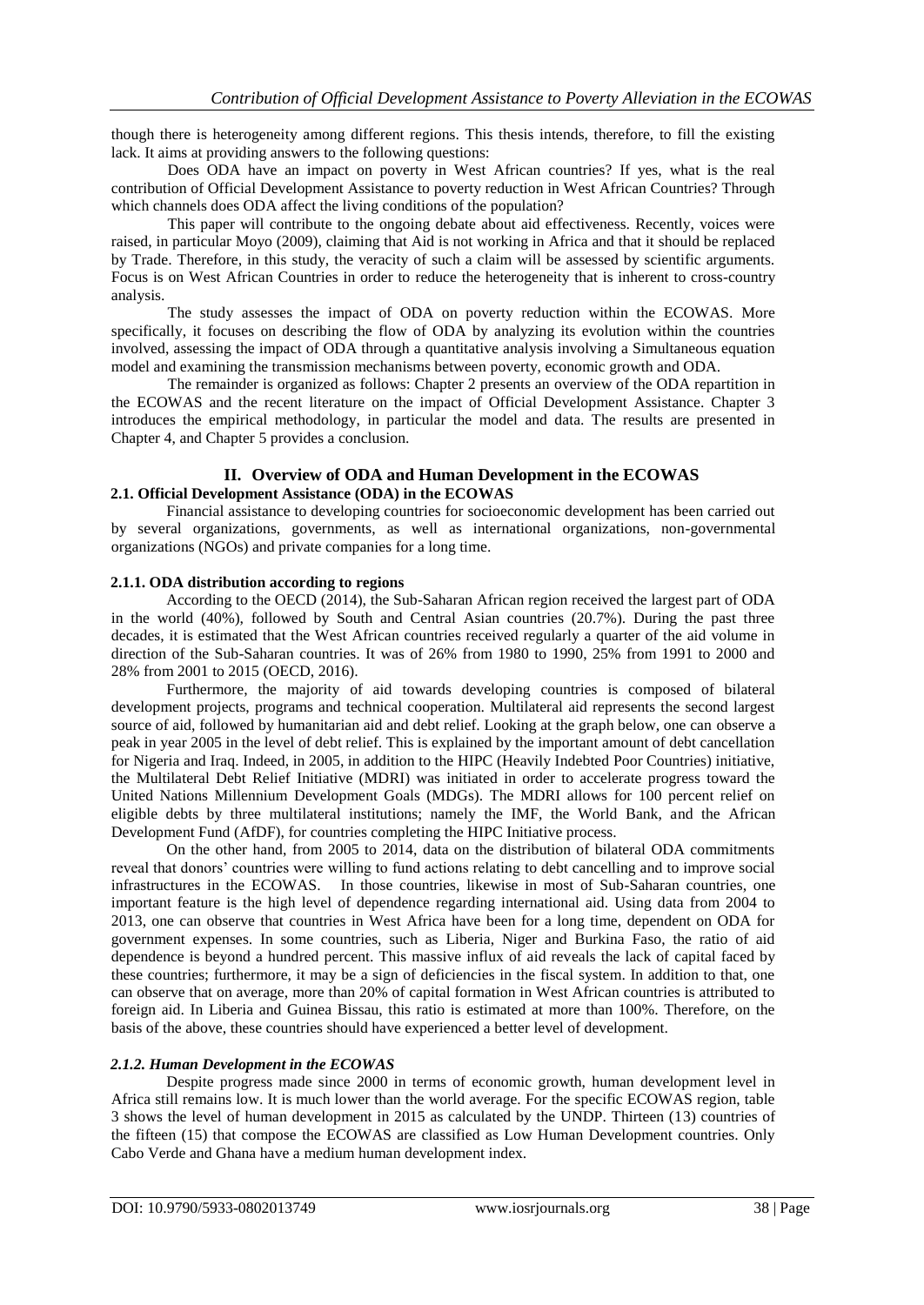|                     |           | HDI   | Life    | Expected  | Mean years of |
|---------------------|-----------|-------|---------|-----------|---------------|
|                     |           |       | expect  | years of  | schooling     |
|                     |           |       | ancy at | schooling |               |
|                     |           |       | birth   |           |               |
| Cabo Verde          | Medium HD | 0.646 | 73.3    | 13.5      | 4.7           |
| Ghana               | Medium HD | 0.579 | 61.4    | 11.5      | 7.0           |
| Nigeria             | Low HD    | 0.514 | 52.8    | 9.0       | 5.9           |
| Togo                | Low HD    | 0.484 | 59.7    | 12.2      | 4.5           |
| Benin               | Low HD    | 0.480 | 59.6    | 11.1      | 3.3           |
| Senegal             | Low HD    | 0.466 | 66.5    | 7.9       | 2.5           |
| Cote d'Ivoire       | Low HD    | 0.462 | 51.5    | 8.9       | 4.3           |
| Gambia              | Low HD    | 0.441 | 60.2    | 8.8       | 2.8           |
| Liberia             | Low HD    | 0.430 | 60.9    | 9.5       | 4.1           |
| Guinea-Bissau       | Low HD    | 0.420 | 55.2    | 9.0       | 2.8           |
| Mali                | Low HD    | 0.419 | 58.0    | 8.4       | 2.0           |
| Sierra Leone        | Low HD    | 0.413 | 50.9    | 8.6       | 3.1           |
| Guinea              | Low HD    | 0.411 | 58.8    | 8.7       | 2.4           |
| <b>Burkina Faso</b> | Low HD    | 0.402 | 58.7    | 7.8       | 1.4           |
| Niger               | Low HD    | 0.348 | 61.4    | 5.4       | 1.5           |

Table 1: Classification of ECOWAS countries according to the Human Development Index in 2015

Source: UNDP (2015)

In the sub-Saharan Africa, for example, the average level of human development in 1990 was 0.40, compared to the world average of 0.60. This level rose slightly to 0.50 in 2013, but still remained 28% lower than the world average of 0.70 (UNDP, 2014).

A comparison of the infant mortality rate between countries in West and East Africa shows that although the trend is declining, however the level is higher in West Africa compared to the Eastern part of the continent; and to the world in general. The following figures 2 and 3 illustrate the relationship between ODA, infant mortality rate and the GDP growth rate. There seems to be a negative relationship between the infant mortality rate and international aid; however, this relationship is inelastic with regard to the link between aid and economic growth.

## **III. The Relationship Between ODA, Economic Growth And Poverty: A Literature Survey 3.1. Theoretical foundation and empirical evidences**

The literature on aid effectiveness is abundant. Though for a long time, researchers have focused their attention on the impact of aid on economic growth; nowadays, interest has been given to the capacity of aid to reduce poverty and promote welfare.

Guillaumont (2009) identifies three main macroeconomic channels of aid effectiveness for poverty reduction. The first channel is from aid to growth, then from growth to poverty reduction. The second channel involves the impact of aid on the volume and composition of mainly social public expenditures, particularly on education and health, and the impact of these expenditures on corresponding poverty indicators. Finally, international aid can affect poverty levels through its stabilizing effect on economic growth. By making growth less volatile, aid both accelerates growth and makes it more propoor.

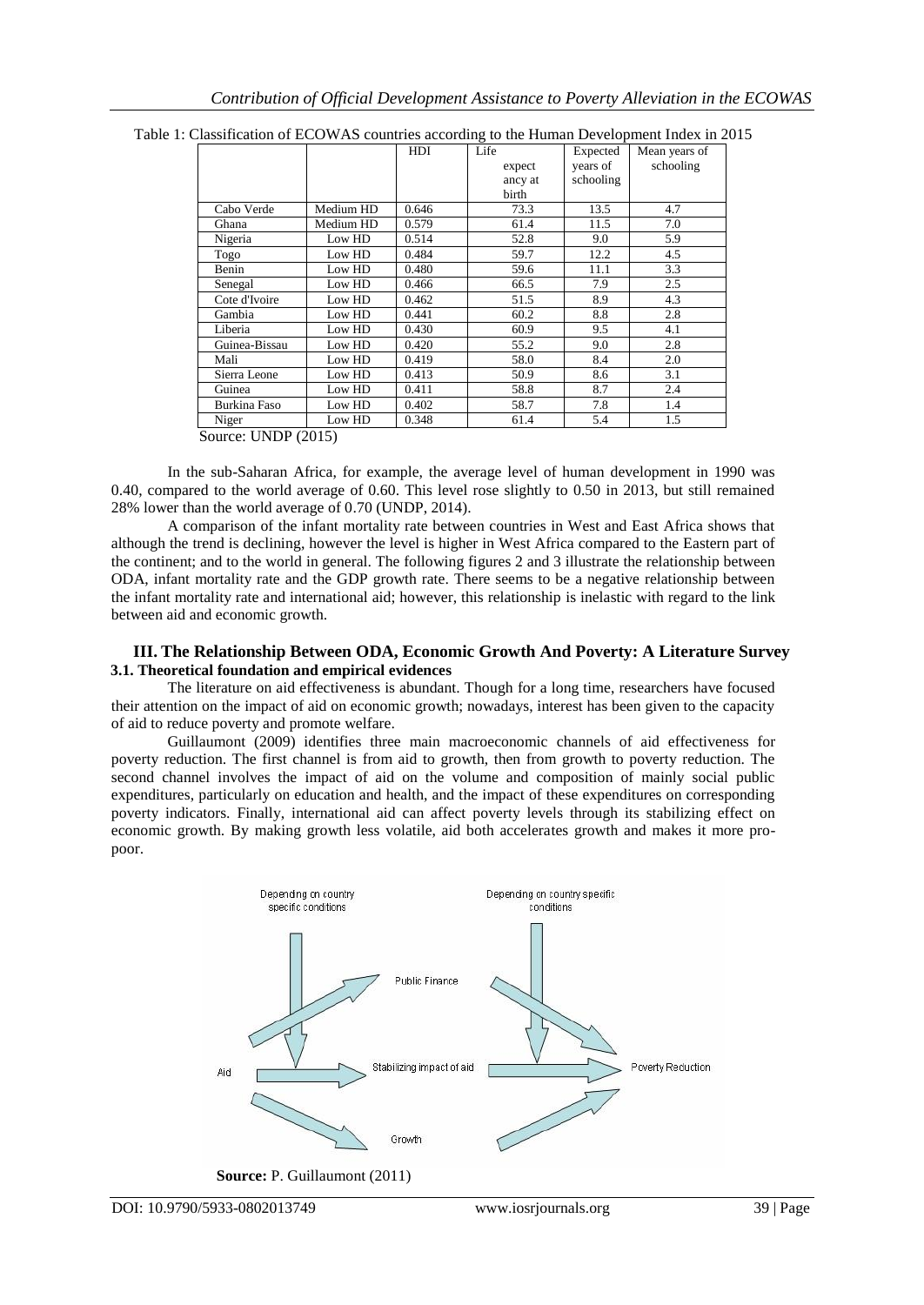Regarding the effect of aid on economic growth, one can refer to the studies of Burnside and Dollar (1997, 2000) and Collier and Dollar (2001, 2002).

Burnside and Dollar (1997, 2000) developed a model in which they include an interactive term. They make effectiveness depends on an indicator of macroeconomic policy, an average of indicators of openness, of fiscal balance and of monetary stability. Burnside and Dollar find that aid has a positive impact on growth only in the presence of good policies.

Collier and Dollar (2001, 2002) assess the effect of foreign aid on poverty. They derive a poverty-efficient allocation of aid and compare it with actual aid allocations. They assume that the positive effect of aid on growth depends on the quality of the economic policy. Then, they designed a linear program which enables an optimal aid allocation between the various countries to be calculated on the basis of the current level of total aid. This allocation is intended to equalize the marginal contribution of aid to reducing the number of poor per country, by taking into account the decreasing marginal impact of aid on growth, the initial incidence of poverty in each country, and the quality of their current economic policy.

However, the policy indicator used in these studies has been criticized by Amprou et al. (2007). They argue that using another index results in different assessment of selectivity. Easterly and al (2004) find also that by extending the period and the sample; and by using the same methodology as Burnside (1997, 2007), results are quite different.

In addition, Guillaumont and Chauvet (2001) working with longer periods (twelve years) find that the coefficient for the interactive variable between aid and policy is not significant.

Apart from the policy indicator suggested by Burnside (1997), others factors can influence the effect of aid on growth. Gomanee et al. (2005) in their analysis related only to Sub-Saharan Africa, find that in this region, the impact of aid on growth is channeled by investment.

Guillaumont and Chauvet (2001) reveal that economic vulnerability is a major factor conditioning aid effectiveness. In addition, they identify the political instability and absorptive capacity as factors influencing the relationship between aid and economic growth.

Recently, studies concluded on the positive effect of aid on economic growth using new estimation methods. CarlJohan Dalgaard et al(2004), using an endogenous growth model, demonstrates that cross-country data, are fully consistent with the positive evidence on aid effectiveness that emerge from recent panel-based regressions. Their empirical analysis suggests that aid is generally effective, even in bad environments. However, the degree to which aid enhances growth depends on climate-related circumstances. Askarov (2015) uses instrumental variables techniques to show that aid has a positive impact on economic growth in transitional economies. Aid effectiveness is not conditional on good policy and there is little evidence of non-linear growth effects arising from aid.

Eskander Alvi (2008) assesses the importance of policy and aid in generating growth when the aid, policy, and growth relationship is nonlinear. He finds that policy is an important determinant of growth, and that aid is growth enhancing in a good policy environment, as well as some evidence of diminishing returns to aid. The intuition of most researchers is that if foreign aid has a positive impact on growth and if growth reduces poverty, such aid should contribute to poverty reduction. Therefore, the impact of aid on poverty depends also on the income elasticity of poverty; that is how poverty reacts to a change in income level. Regarding the effect of aid on poverty, though few studies have tried to directly test the causal relationship, one can still refer to Collier and Dollar (2000). They assume that the income elasticity of poverty is uniform among countries; thus, they are able to find the optimal level of aid allocation that would reduce the number of poor in the world.

Collier (2002) examining the effectiveness of aid from the point of view of poverty reduction, uses infant mortality as an indicator of poverty for their regression analysis because of the paucity of poverty data. They conclude that the impact of aid on poverty depends on its impact on per capita income growth. For them, aid affects economic growth, which then contributes to poverty reduction.

Likewise, Kalwij and Verschoor (2002) identify the percentage reduction in poverty due to a onepercent increase in income which represents the growth elasticity of poverty. They find that aid can contribute to pro-poor growth by favoring countries with both good economic policies and good social policies, and by encouraging recipient governments to spend more on pro-poor sectors.

From another point of view, researchers considered that aid can benefit the poor without necessarily having any impact on monetary or income poverty, since aid can finance expenditures that improve the welfare of the poor, such as universal access to primary education and health care (Guillaumont, 2009). Therefore, some empirical analyses of the impact of aid on poverty refer to nonmonetary indicators of welfare, such as education and health status indicators. For instance, Mosley et al. (2002) have adopted a different approach; instead of a single equation relating aid to poverty, they use a generated regressor approach in order to take into account the endogeneity problem.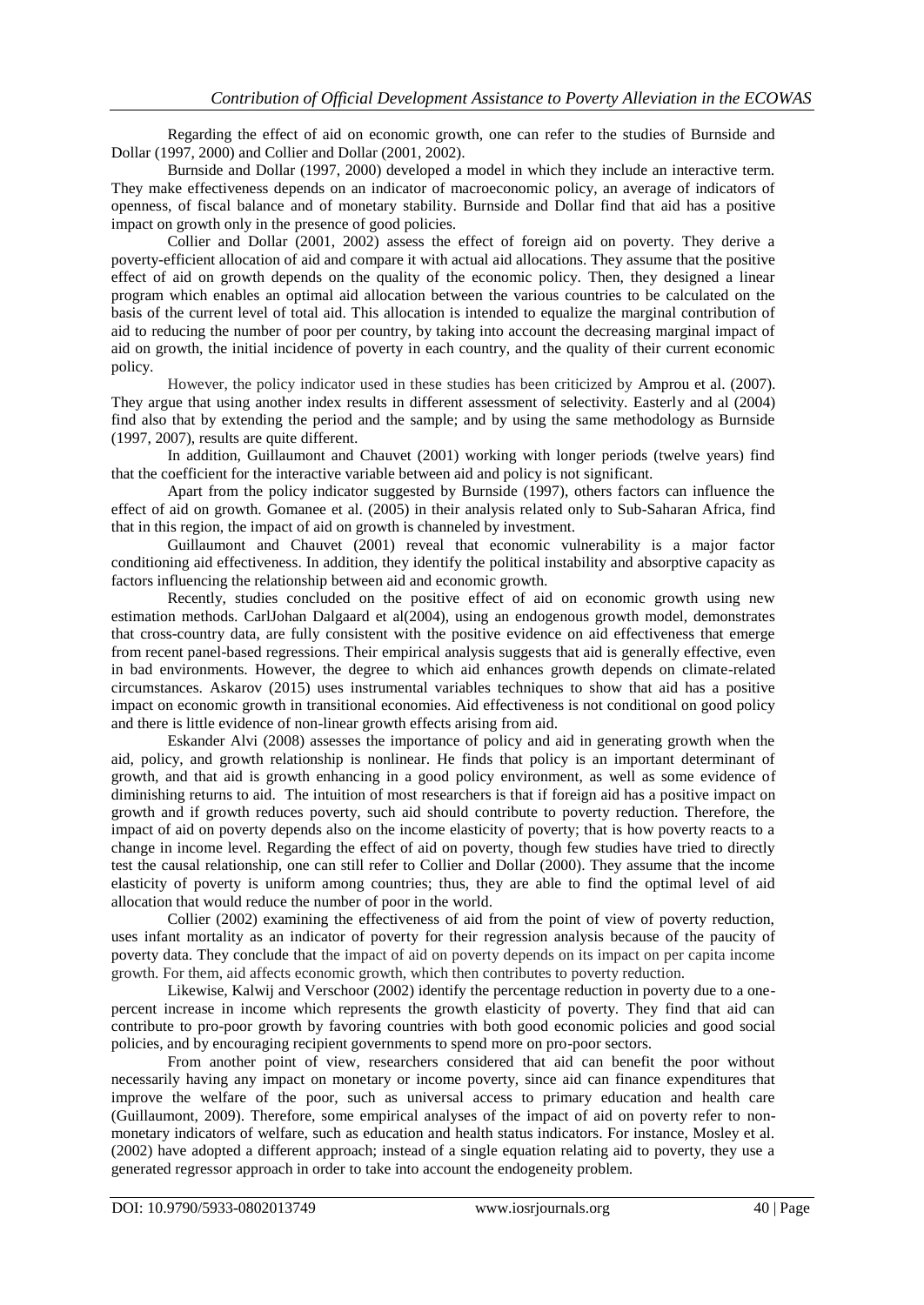Gomanee et al. (2003) test the hypothesis that aid can improve the welfare of the poor. They use cross-country regressions and unlike Collier and Dollar (2000), they concluded that aid can help to alleviate poverty independently of any effects via growth of reducing poverty. The transmission channel proposed is that aid finances pro-poor public expenditures, either directly or indirectly, and these expenditures increase welfare, which benefits the poor.

Morrissey et al (2004), using cross country data, investigate the effectiveness of aid in improving aggregate human welfare, as measured by the Human Development Index and the Infant Mortality. Their work adopts a simple specification, and addresses only the effect on welfare via pro-public expenditures; they find that aid reduces poverty by improving the HDI in recipients' countries.

Gomanee et al. (2005) estimate the direct effect of aid on welfare or poverty for a sample of 104 countries and find a positive direct impact on the quality of life, measured by Human Development Index (HDI), and infant mortality, but no impact of public social spending, although they found that aid tends to increase pro-poor expenditures for lowincome countries.

Moreover, Asra et al (2005) explore the causal link between macroeconomic policy and aid effectiveness in reducing poverty. They show that aid contributes to reducing poverty. In estimating their model, they directly include aid into a poverty equation with a set of control variables involving policy variables, governance variables and region dummies. In order to address the endogeneity coming from the reverse causality that can exist between aid and poverty level in a country, they include initial conditions as explanatories variables. These initial conditions are the logarithm of per capita GDP, logarithm of the population, infant mortality rate and the life expectancy in the beginning year. Finally, they include the Gini coefficient in the beginning year.

Sanjay G. Reddy and Camelia Minoiu (2006) disentangle the effects of two components of aid: a developmental, growth-enhancing component, and a geopolitical, possibly growth-depressing component. Their results indicate that aid of the right kind promotes long-run growth. The effect of developmental aid is significant, large, and withstands a battery of robustness checks including alternative proxies for developmental aid, specifications and treatments of outliers. Furthermore, they find no evidence that there are diminishing returns to aid and that aid is only effective in "good" policy environments.

Using the Generalized Method of Moments, Michaleowa and Weber (2007) show that there is no effect of aid on education. As for outcomes, they use primary completion rates and gross enrolment rates for secondary and tertiary levels. Wolf (2007) using a simultaneous equation model, finds that, overall, the share of Official Development Assistance (ODA) provided for education and health seems to have a positive impact on outcomes in these sectors, whereas total aid seems to be negatively associated. They use different outcomes such as education, health, water and sanitation. Regarding health, Mishra and Newhouse (2007) find a statistically significant, but small effect that doubling per capita health aid was associated with a 2 percent reduction in the infant mortality rate for 118 countries between 1973 and 2004. Arnt and al. (2011) find that according to the LIML point estimates, on average a sustained inflow of 25 USD aid per capita is expected to increase the rate of economic growth by around half a percentage point, reduce poverty by around 6.5 percentage points, raise investment by around 1.5 percentage points in GDP, augment average schooling by 0.4 years, boost life expectancy by 1.3 years and reduce infant mortality by 7 in every 1000 births. These effects refer to the expected change in the period averages of the outcome variables. This paper is in line with previous studies since it intends to assess the effect of aid on poverty.

# **IV. Methodology**

# **4.1. Model Specification**

This study aims at assessing quantitatively the impact of aid on poverty reduction in West African countries. Adamu (2013) investigates the effect of Official Development Assistance on economic growth by focusing on the ECOWAS and using simultaneous equations with panel data. In this study, we intend to go further by analyzing the effect of ODA on poverty in the ECOWAS, through the capital accumulation and economic growth channel as identified by Guillaumont (2009). A simultaneous equations model is used in order to identify and measure both direct and indirect effects of aid. The model draws upon previous studies and is composed of four (4) equations:

#### *4.1.1.Poverty equation*

To explain poverty, the role of initial conditions, policies, and institutions have been emphasized by Dollar and Kraay (2002) and Hasan et al. (2003). As initial conditions, these authors included in the equation "poverty in the beginning year"; "log of per capita GDP in the beginning year"; "log of population in the beginning year";" infant mortality rate in the beginning year"; "life expectancy in the beginning year"; and "the Gini coefficient in the beginning year." Political determinants included are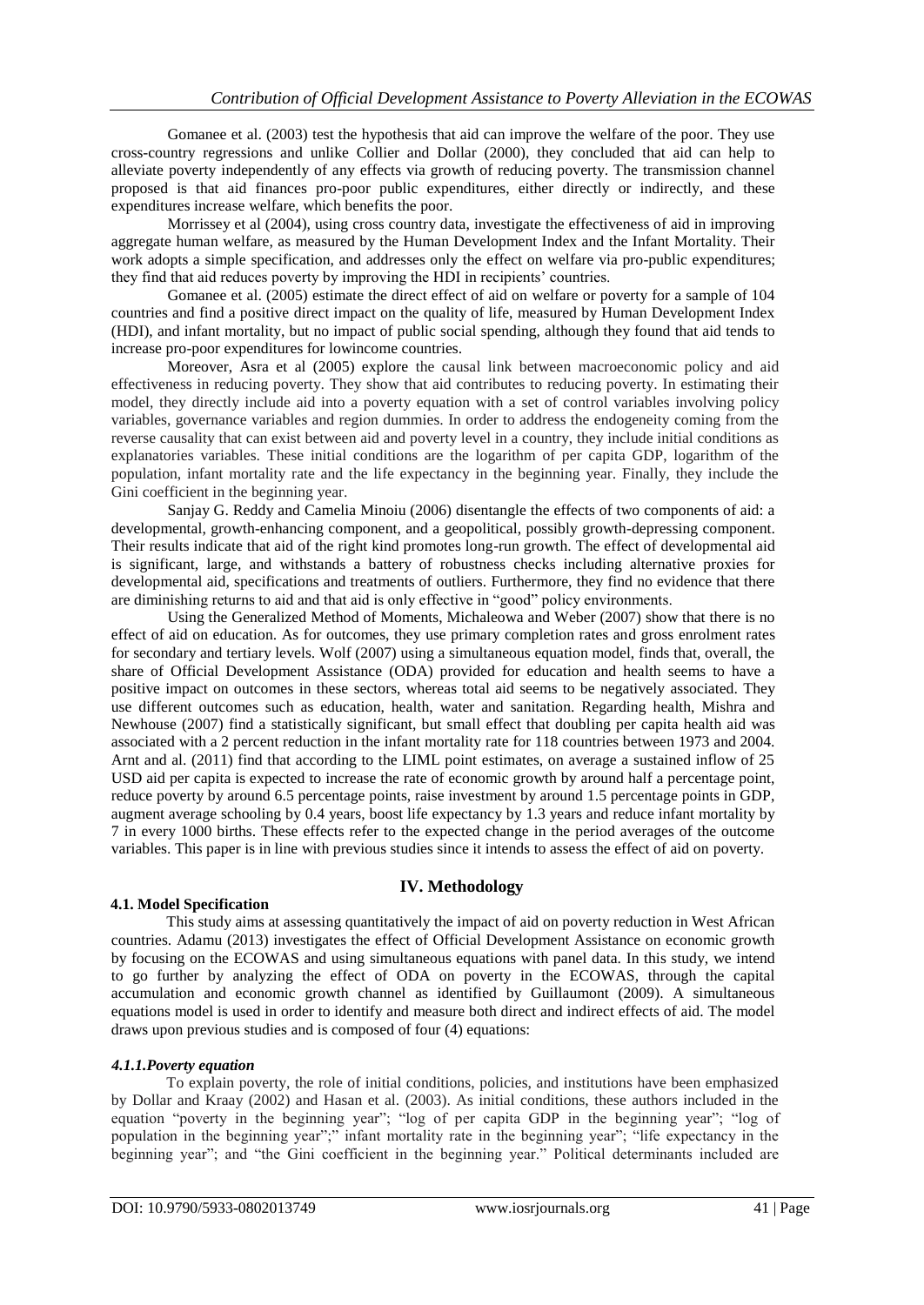"share of arm import in total import" and "France zone". Dollar et al. also added some policy and governance variables and regions dummies.

The poverty equation is built on this literature. As poverty indicators are scarce, some human welfare indicators; namely, Human Development Index (HDI) and Infant mortality are used. These indicators have also been used by Burnside and Dollar (1998) and Mosley et al. (2002).

 $Pov_{i,t} = a_0 + a_1 \text{Initialcond}_{i,t} + a_2 \text{ODA}_{i,t} + a_3 \text{GDP}_{i,t} + a_4 \text{Pop}_{i,t} + a_5 \text{GO}_{i,t} + \mu_{i,t}$ 

## *4.1.2. Economic growth equation*

The growth equation is based upon the Solow growth theory. According to the neoclassical growth theory, economic growth depends positively on human capital, physical capital (proxied by investment), exports, FDI, and foreign aid flows. It, however, depends inversely on interest rate (Adamu, 2013). Thereafter, researchers have included in this basic model, policy variables such as trade, fiscal policy and monetary policy. In this model, foreign aid is included and is expected to affect economic growth through capital accumulation.

 $GDP_{i,t} = b_0 + b_1 ODA_{i,t} + b_2 FDI_{i,t} + b_3 Invest_{i,t} + b_4 HumCap_{i,t} + b_5 Trade_{i,t} + b_6 Rint_{i,t} + b_7 Sav_{i,t}$  $+e_{i,t}$ 

## *4.1.3. Investment equation*

In their analysis related to Sub-Saharan Africa, Gomanee et al. (2005) find that in this region, the impact of aid on growth is channeled by investment. According to this finding, an investment equation is added in the model. This equation relies upon Adamu (2013) who specified the gross domestic investment as a function of gross total domestic savings, foreign aid, rate of interest, FDI and other variables such as exchange rate, inflation rate, a country dummy variable and a political dummy variable. The equation is as follows:

$$
Invest_{i,t} = C_0 + C_1ODA_{i,t} + C_2Sav_{i,t} + C_3Rint_{i,t} + C_4FDI_{i,t} + h_{i,t}
$$

#### *4.1.4. Aid equation*

This equation is specified following Asra et al (2005) and Alessandro D. (2013). Aid is explained by the level of poverty, population growth rate, GDP growth rate and a governance indicator.

$$
ODA_{i,t}=d_0+d_1Pov_{i,t}+d_2Pop_{i,t}+d_3GDP_{i,t}+d_4Gov_{i,t}+g_{i,t}
$$

#### *4.2.Data description*

The data are mainly from the Word Development Indicators (WDI, 2015) and the sample period is from 1980 to 2014. As this study intends to analyze the impact of ODA on poverty in West African countries, a set of dependent variables are selected. Rather than focusing on per capita income, as is common in the existing literature, the effect of foreign aid on a range of human development indicators is analyzed.

Two dependent variables were selected according to their availability; namely, infant mortality and the Human Development Index (HDI). Infant mortality is a health indicator used by organizations such as the OECD to measure poverty (OECD 2004, 2005, 2008). The HDI is a measure of average achievement in key dimensions of human development: a long and healthy life, being knowledgeable and have a decent standard of living (UNDP, 2014). It is the geometric mean of normalized indices for each of the three dimensions.

In the poverty equation, in addition to ODA per capita, others independent variables are the initial conditions variables which are the infant mortality at the beginning of the period, per capita GDP in the beginning year. Two (2) governance indicators are included; the first is the average of political right and civil liberties indicators from Freedom House country rating dataset, the second is an indicator constructed from the six governance indicatorsby using the principal component analysis. The GDP per capita is included to capture the effect of income level on poverty.

The ODA variable is expressed on a per capita basis, rather than as a percentage of GDP, as it is done in others studies. Indeed, the impact of aid on poverty should be assessed by the average amount allocated per poor (Arndt et al, 2010); since we do not have such variable, we use ODA per capita.

As far as the growth equation is concerned, aid per capita and its lag are included to capture the impact on economic growth. The introduction of a lagged aid is justified by the fact that the impact of aid is assumed to be perceptible after a certain time period. Others control variables are the per capita GDP in the beginning year; this variable is used to test for the convergence effect; the Gross Fixed Capital Formation as a proxy of investment, Foreign Direct Investment (FDI as a share of GDP), Trade (the sum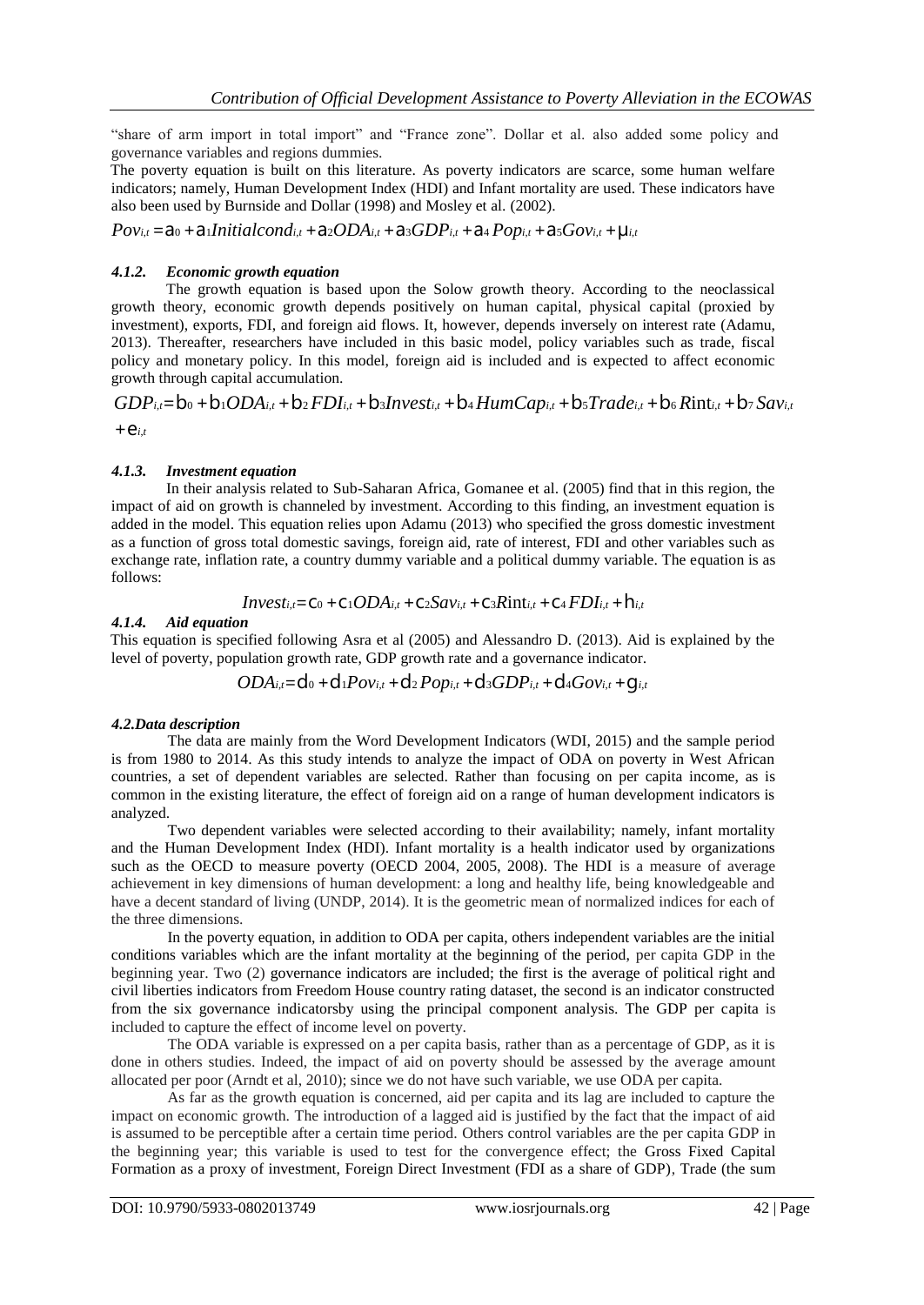of export and import of goods and services as a share of GDP) as an indicator of the trade between each country and the rest of the world, the amount of saving and a human capital index. Regarding the investment equation, in addition to the aid variables, the control variables are the savings, the real interest rate, and the FDI. In the aid equation, the initial level of GDP per capita and infant mortality is included as a measure of the initial poverty level in recipient countries. The population growth rate, the GDP per capita and the governance indicators are also included.

## **4.3. Estimation procedures**

To account for the endogeneity, we estimate first a panel data vector autoregressive (VAR) model and a simultaneous equation model with panel data. The Panel VAR regression involves the four endogenous: infant mortality, GDP per capita and investment, ODA.

The use of a panel VAR addresses the endogeneity problem because this methodology treats all the variables in the system as endogenous. Moreover, the panel VAR also helps us overcome a data limitation problem by stacking the data from various countries, allowing many short data series to be joined into one long data series. An added advantage of the panel VAR is that it allows us to take into account unobserved country specific heterogeneity. As such, the use of panel VARs seems appropriate for our analysis. Once we estimate the panel VAR, we derive variance decompositions (VCDs) and impulse response functions (IRFs). The VCDs allow us to determine how much of the forecast error variance of each variable can be attributed to shocks to itself and to other variables in the system. The IRFs provide additional insights by allowing us to trace, over time, how a particular variable responds to shocks to other variables in the system.

Before estimating the model, a stationarity test is conducted on the variables. The result of the Levin, Lin & Chut test is shown in Table 5. It indicates that all the variables are stationary in level, except trade and saving variables. In addition to that, the cointegration between endogenous variables (Infant mortality, GDP per capita growth rate, Investment and ODA) has also been examined.

|                | Levin, Lin & Chut test  |                  |                    |                  |                         |  |
|----------------|-------------------------|------------------|--------------------|------------------|-------------------------|--|
| #              | <b>Variable</b>         | Level            |                    |                  | <b>First Difference</b> |  |
|                |                         | <b>Statistic</b> | <b>P-</b><br>value | <b>Statistic</b> | <b>P-value</b>          |  |
|                | <b>FDI</b>              | $-4.30**$        | 0.00               | $-10.5720***$    | 0.00                    |  |
| 2              | Investment              | $-17.20***$      | 0.00               | $-12.8911***$    | 0.00                    |  |
| 3              | <b>ODA</b>              | $-10.41***$      | 0.00               | $-4.6619***$     | 0.00                    |  |
| $\overline{4}$ | <b>Infant Mortality</b> | $-11.14***$      | 0.00               | $-6.5867***$     | 0.00                    |  |
| 5              | Trade                   | $-1.05$          | 0.14               | $-22.33***$      | 0.00                    |  |
| 6              | Saving                  | $-1.64$          | 0.05               | $-20.63***$      | 0.00                    |  |
| 7              | GDP per capita          | $-17.01***$      | 0.00               | $-20.2046***$    | 0.00                    |  |
| 8              | Real interest rate      | $-7.46***$       | 0.00               | $-8.6591***$     | 0.00                    |  |

| Table 2: Stationarity test |  |
|----------------------------|--|
|----------------------------|--|

**Notes:** \*, \*\* and \*\*\* indicates the significance at respectively 10%, 5% and 1% confidence level

The Impulse Response functions (IRF) are obtained by the Cholesky decomposition. In order to remove the fixed effect inherent to panel data, we use the forward mean-differencing, also known as Helmert procedure (Arellano and Bover, 1995). Since the fixed effects are correlated with the regressors due to lags of the dependent variables, the mean-differencing procedure commonly used to eliminate fixed effects would create biased coefficients. The Helmert transformation consists in subtracting each variable by its forward mean.

In order to have the IRF, the ordering of the endogenous variables need to be specified. According to the objective of this thesis, which is to assess the aid effectiveness, we first order ODA, next comes domestic investment, economic growth and infant mortality. The idea behind this ordering is that ODA is given to a country to fill the capital gap and enhance the investment capabilities, which will increase economic growth and in turn, will reduce poverty levels. After this step, a simultaneous system is estimated. In this case, we must assure that equations are identified. A structural equation is identified only when enough of the system's predetermined variables are omitted from the equation in question to allow this equation to be distinguished from all others in the system (Wooldridge (2010)). All the equations are proved to be identified; the procedure is described in annex. Therefore, they can be estimated by the twostage least squares (2SLS) and three-stage least squares (3SLS). However, according to Wooldridge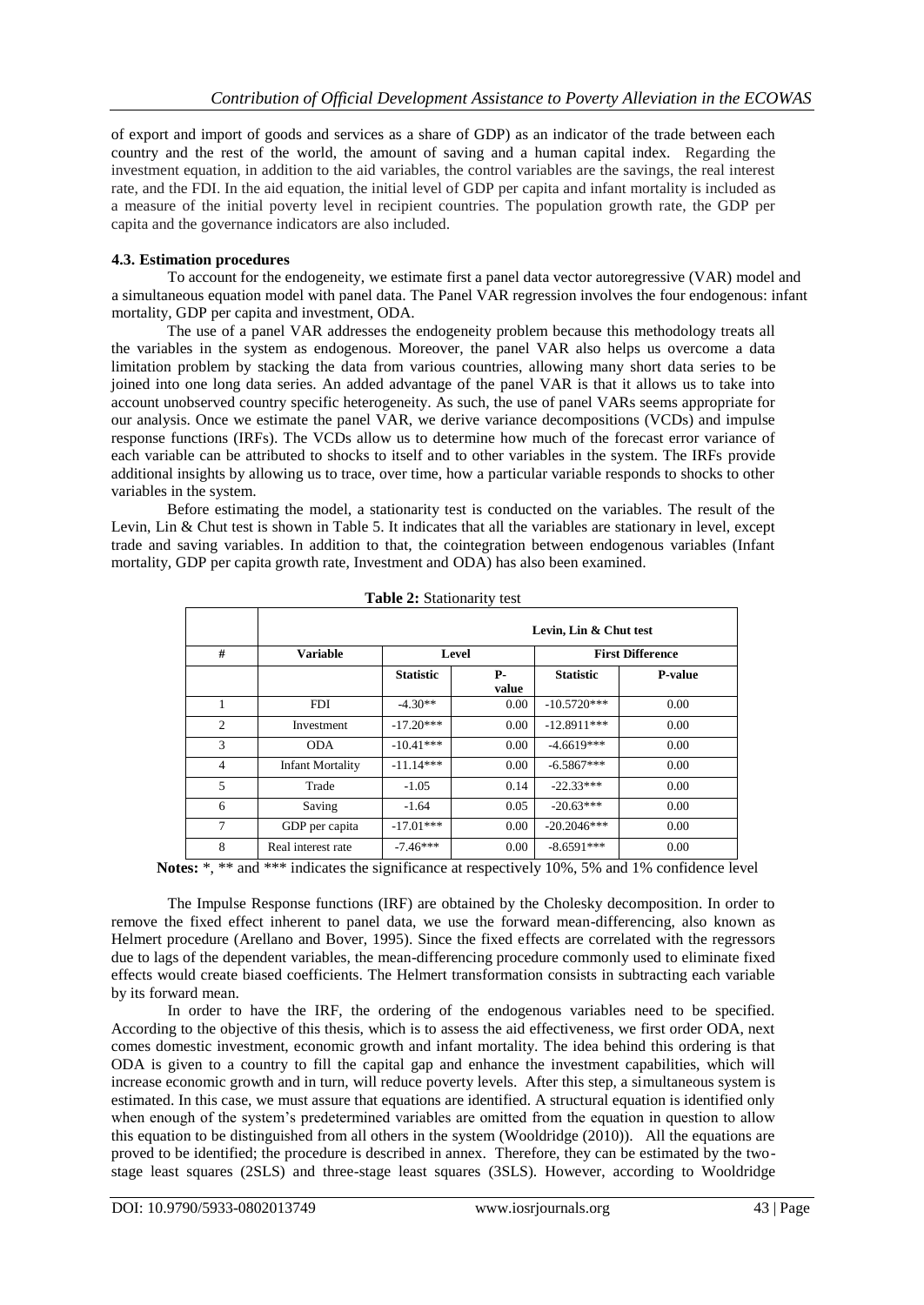(2010), system estimation methods (3SLS) are more efficient than estimating each equation by 2SLS; so, the results of the 3SLS regressions are presented in this paper.

## **V. Analysis of results**

## **5.1. Estimation results**

The impulse response functions obtained by the VAR regression (see Appendix) show that after a shock in ODA, the level of investment increases, this effect is statistically significant after 3 years. Likewise, the response function of economic growth to a shock in ODA shows a positive reaction in the beginning years, but starts to decline just after two (2) years. However, this effect is not significant as regards to the confidence interval. Surprisingly, the relationship on Infant mortality is positive, meaning that after a shock in the amount of ODA per capita, the rate of infant mortality increases.

**Table 3:** Variance of Decomposition

| <b>Table 3:</b> Variance of Decomposition |            |               |            |               |  |
|-------------------------------------------|------------|---------------|------------|---------------|--|
| <b>Variables</b>                          | <b>ODA</b> | <b>INVEST</b> | <b>GDP</b> | <b>INFANT</b> |  |
| 2 years ahead                             |            |               |            |               |  |
| <b>ODA</b>                                | 98.70075   | 0.475448      | 0.366523   | 0.457275      |  |
| <b>INVEST</b>                             | 1.596073   | 98.02817      | 0.001116   | 0.374642      |  |
| <b>GDP</b>                                | 2.255812   | 2.476484      | 95.20337   | 0.064335      |  |
| <b>INFANT</b>                             | 0.101306   | 0.082376      | 1.066743   | 98.74958      |  |
| 5 years ahead                             |            |               |            |               |  |
| <b>ODA</b>                                | 98.46853   | 0.686833      | 0.363494   | 0.481146      |  |
| <b>INVEST</b>                             | 3.971780   | 94.94363      | 0.343020   | 0.741568      |  |
| <b>GDP</b>                                | 2.357471   | 5.778320      | 87.74631   | 4.117901      |  |
| <b>INFANT</b>                             | 0.182674   | 0.323527      | 1.956665   | 97.53713      |  |
| 10 years ahead                            |            |               |            |               |  |
| <b>ODA</b>                                | 95.57820   | 2.090143      | 1.391996   | 0.939659      |  |
| <b>INVEST</b>                             | 8.625192   | 88.43258      | 1.696214   | 1.246009      |  |
| <b>GDP</b>                                | 2.460824   | 8.301979      | 84.20439   | 5.032811      |  |
| <b>INFANT</b>                             | 0.539785   | 0.500101      | 4.803126   | 94.15699      |  |

 **Notes:** Percent of variation in the row variable explained by column variable.

Looking at the variance decomposition, it is shown that, 2 years ahead, less than 2 percent of the variation of ODA are explained by the variations of others variables, namely domestic investment, GDP growth rate and infant mortality. ODA explains 1.6% of the domestic investment and 2.25% of GDP variations. The domestic investment explains 2.47% of GDP variation.

Five years later, 4% of domestic investment variations are explained by ODA and 5.77% of GDP variations are explained by domestic investment. Furthermore, a ten years" period analysis indicates that around 9% of investment variation are explained by ODA and 8.3% of GDP changes are predicted by variation in domestic investment.

It can then be concluded that as time continues forward, more variations are observed respectively on the GDP growth rate and the domestic investment. Variations of domestic investment are caused by ODA, while GDP variations are due to domestic investment.

The results of the simultaneous equations model are shown in Table 7. The first equation explains the infant mortality as a proxy of poverty level. The coefficient of the ODA variable appears to be significant and negative, suggesting that there is a negative relationship between the ODA and infant mortality. This implies that foreign aid contributes to a reduction of infant mortality. An increase of 100 US dollars in ODA per capita reduces infant mortality rate by 5 in 1000 births. The level of GDP per capita affects also significantly the poverty level; the sign of this variable is negative, showing that an increase by 1 percentage point in GDP growth rate reduces the number of children"s death by around 7 in every 1000 births. The lagged value of ODA (ODA of the 4 previous years) is added to test the hypothesis that the current poverty level might be affected by previous amounts of ODA. That is to say, the effect of ODA can happen four years later. However, this variable after estimation is non-significant.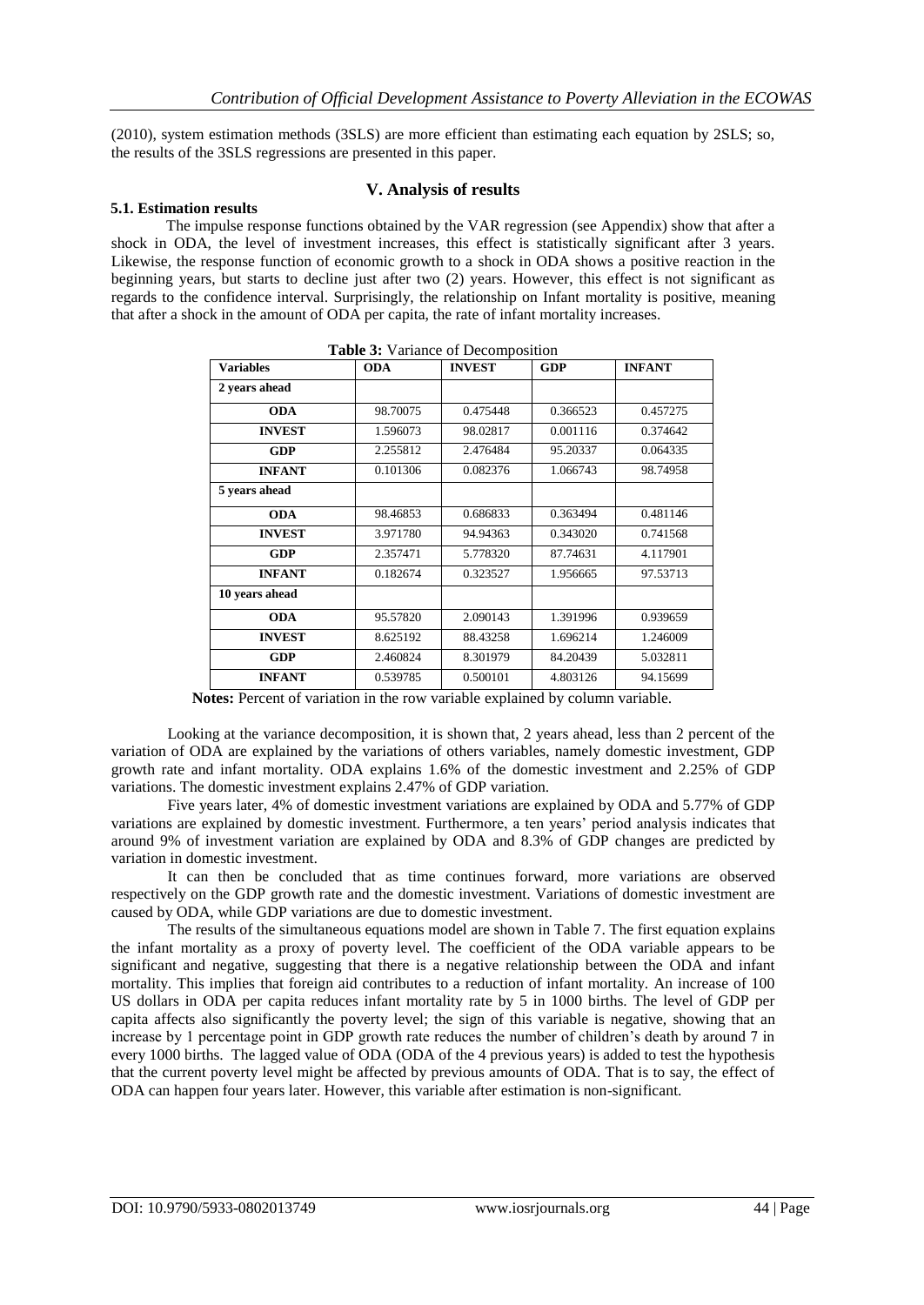|                          | (1)                 | (2)           | (3)                | (4)         |
|--------------------------|---------------------|---------------|--------------------|-------------|
| <b>VARIABLES</b>         | Infant<br>mortality | GDP growth    | Investment         | <b>ODA</b>  |
| Initial GDP growth       | $-0.0169*$          | $-0.00188$    |                    | 0.584       |
|                          | (0.00970)           | (0.00131)     |                    | (2.697)     |
| <b>FDI</b>               |                     | $-0.246***$   | $0.321***$         |             |
|                          |                     | (0.0955)      | (0.0644)           |             |
| Investment               |                     | $1.162***$    |                    |             |
|                          |                     | (0.261)       |                    |             |
| Human Capital            |                     | $6.680***$    |                    |             |
|                          |                     | (1.138)       |                    |             |
| <b>ODA</b>               | $-0.0491***$        | $-0.0257***$  | $0.0227***$        |             |
|                          | (0.0150)            | (0.00705)     | (0.00344)          |             |
| Lagged ODA               | 0.0186              | $0.00746**$   | $-0.00398$         |             |
|                          | (0.0113)            | (0.00291)     | (0.00269)          |             |
| Trade                    |                     | $-0.00536***$ |                    |             |
|                          |                     | (0.00196)     |                    |             |
| Saving                   |                     | $-0.0122$     | 0.00767            |             |
|                          |                     | (0.00892)     | (0.00957)          |             |
| Governance               | 0.526               | $-0.265$      | 0.128              | $-51.01***$ |
|                          | (2.334)             | (0.493)       | (0.458)            | (14.44)     |
| Pop growth               | $-1.120$            |               |                    |             |
|                          | (2.413)             |               |                    |             |
| Initial infant Mortality | $0.681***$          |               |                    | $-2.788***$ |
|                          | (0.0733)            |               |                    | (0.559)     |
| GDP growth               | $-6.391***$         |               |                    | $-17.77*$   |
|                          | (1.571)             |               |                    | (9.172)     |
| Real interest rate       |                     |               | 0.0381<br>(0.0293) |             |
| Observations             | 137                 | 137           | 137                | 137         |

**Table 4:** Estimation results

Standard errors in parentheses, \*\*\*  $p<0.01$ , \*\*  $p<0.05$ , \*  $p<0.1$ 

*Notes: The governance indicator is the average of political right and civil liberties indicators from Freedom House database. POLITICAL RIGHTS assigns a value of 1 to countries with the most political rights and a value of 7 to countries with the least such rights. CIVIL LIBERTIIES assigns a value of 1 to countries with the most civil freedoms and a value of 7 to countries with the least such freedom.* 

The second equation explains the relationship between the growth rate of the GDP per capita and ODA. From the estimation, the current level of ODA is likely to decrease the growth rate of GDP per capita. However, there is a positive effect of lagged ODA on economic growth; meaning that the economic growth is affected by previous amounts of aid received. Also, domestic investment is revealed to affect economic growth positively and significantly. Moreover, the FDI and Trade variables are signed negatively.

The convergence hypothesis is also tested by controlling the initial levels of GDP per capita and infant mortality (Asra et al, 2015). Indeed, according to Solow (1957), one should expect a country"s initial level of income to have an independent negative effect on its subsequent economic growth rate. That is to say, countries that start out poorer, other things equal might be expected to experience higher rates of economic growth, leading to convergence in levels of income across countries over time. According to the estimation results, there seems to be a convergence with regards to the GDP growth rate, meaning that in the context of West African countries, countries with less GDP growth rate in 1980 seem to catch up with those which started with a higher GDP growth rate in the beginning year; but this effect is not statistically significant. However, the sign of initial infant mortality reveals opposite patterns; countries with a high infant mortality rate in 1980 are still experiencing a higher number of children death compared to those with a less infant mortality rate in 1980.

We also assume in the model, that domestic investment is endogenous. Indeed, the results show that the level of foreign direct investment affects positively and significantly the level of domestic investment. Therefore, in the ECOWAS countries, foreign direct investment appears as a driving force for domestic investment. These countries should, attract more foreign investment in sectors that contributes more to the economic growth. The aid variable is signed positively and significantly, showing that ODA contributes to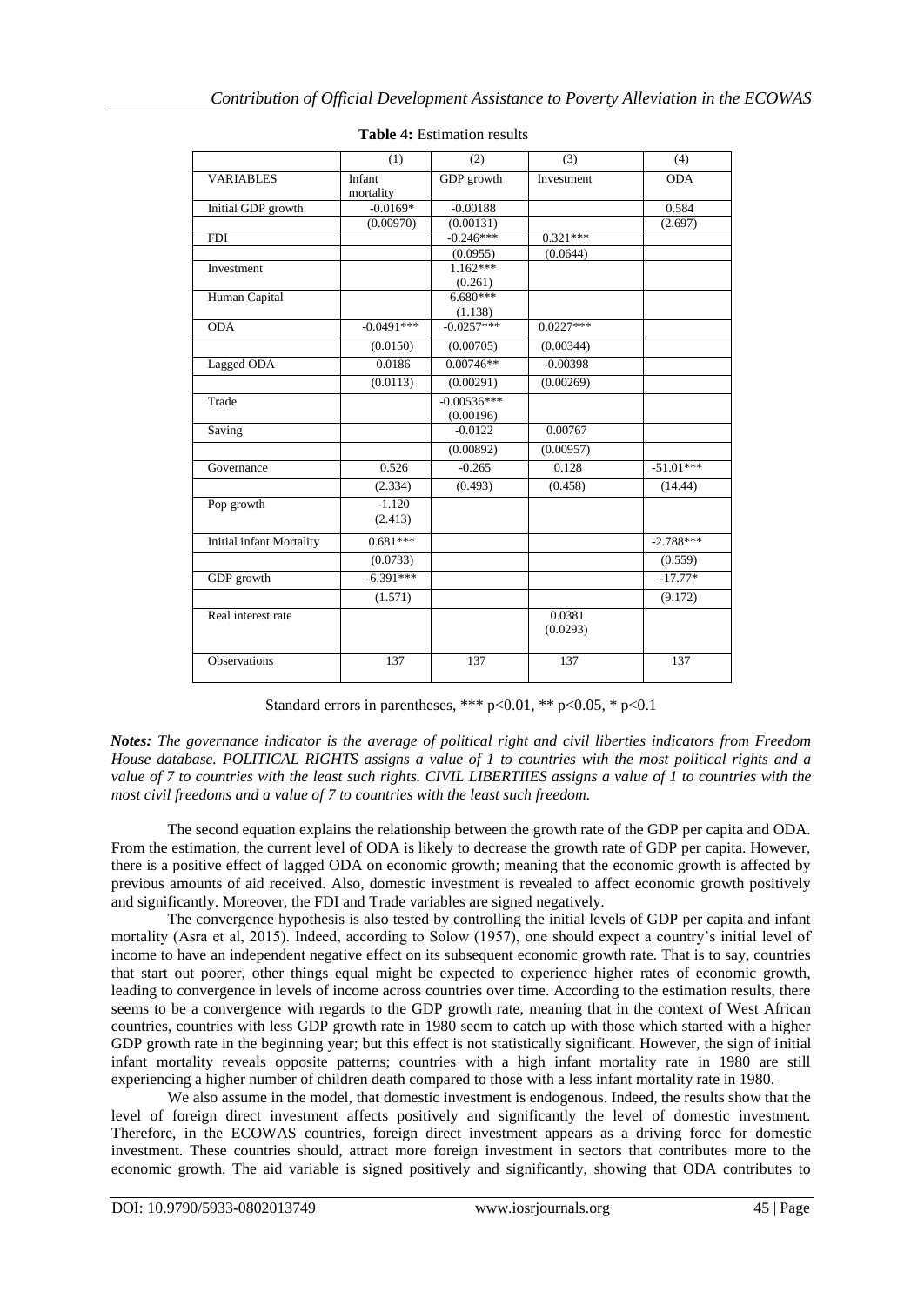increasing the investment in recipient countries. Finally, equation 4 shows that the allocation of ODA is determined by the level of governance, the initial infant mortality as a proxy of poverty level and the GDP growth rate. These variables are significant and signed negatively, which means that as the economic situation improves in recipient countries, the donors provide less amount of aid. Regarding the governance, high level of the index is associated with less political rights and civil liberties. Thus, the negative sign of the indicator means that as the governance situation gets worse in a country, donors decrease their allocation.

## **5.2. Discussion**

An examination of the direct effect of each variable on endogenous variables reveals that ODA appears to produce good results regarding poverty alleviation by decreasing infant mortality rate. Likewise, foreign aid seems to be a positive determinant of domestic investment in ECOWAS. This conclusion is similar to Adamu (2013) and Gomanee et al. (2005) who find that in the Sub-Saharan region, the effectiveness of aid is channeled by investment. Also, Foreign Direct Investment has a positive effect on the domestic investment in recipient countries. Furthermore, the negative sign of the GDP per capita in the poverty equation is expected as it means that the individual economic situation is an important determinant of the poverty level.

However, economic growth is likely to be hampered by the flow of foreign aid. This seems to support the view of authors such as Trumbull and Wall (1994) and Alesina and Dollar (2000) who claim that there is a negative effect of foreign aid on economic growth. Although this result is unexpected, it can be explained by the distribution of ODA in ECOWAS countries; indeed, a large proportion of aid is attributed to social sectors (health, education). These sectors do not have an impact on economic growth in the short term compared to the manufacture and agriculture sectors. Furthermore, during the 1980s, most of the countries in the sample experienced low economic growth due to external shocks related to the decline of the price of raw materials, and due to internal armed conflicts. Another reason mentioned by Moyo (2009) is related to the corruption and bad governance in recipient countries. The effect of institutions and governance has been assessed in this study; however, the coefficient of the governance variable is non-significant.

This finding of a negative effect of aid on economic growth is in line with Eregha et al. (2012). In their paper, Eregha et al. only analyze the ECOWAS countries and conclude that the result of a negative effect of aid is not surprising because most of these countries divert aid for unproductive consumption uses and such aid flow also facilitates corruption. The effect of domestic investment on economic growth is conform to the theory since it is revealed that it is a positive determinant (Mankiw et al. 1992; Sala-i-Martin et al. 2004).

Another result from this equation is the negative effect of FDI and Trade on GDP per capita growth rate. This can also be explained by the fact that most of the FDI in West African countries are directed into the primary sector. Moreover, as it has been shown by Alvaro (2003), FDI flows into the different sectors of the economy (namely; primary, manufacturing, and services) and exert different effects on economic growth. FDI inflows into the primary sector tend to have a negative effect on growth, whereas FDI inflows in the manufacturing sector have a positive effect; this effect is ambiguous when FDI is directed to the service sector. Eregha et al. (2012) also finds that a negative effect of trade might be as a result of high dependency on importation influenced by aid flow that might undermine growth. Furthermore, it might be attributed to the fact that the export base of these countries is primary product oriented and the demand for primary product is inelastic. So if aid has a negative influence on exchange rate, then this result is not surprising.

The ODA equation indicates that as the governance in recipient countries gets worse, donors decrease their financial support. This result highlights the fact that governance influences aid allocation towards West African Countries. This may be due to the suspicion of mismanagement and less effectiveness. However, the negative sign of GDP per capita means that when donors realized the good economic results of the recipient countries, they provide less financial assistance. Higher the GDP per capita, lower is the amount of aid allocated.

#### **5.3. Robustness check.**

In order to assure the robustness of the results, the poverty indicator is changed and replaced by the Human Development Indicator (HDI), also the governance indicator is replaced by an index from the six governance indicators of World Governance Indicators. This index was calculated by using the principal component approach. Although, the sample period changes from 2002 to 2014, the results (table 8) suggest a positive relationship between ODA and HDI, confirming the previous results. As the amount of ODA increases, the human development index increases, although the impact is very low. As well as in the previous estimation, the impact of ODA on economic growth is negative, but non-significant.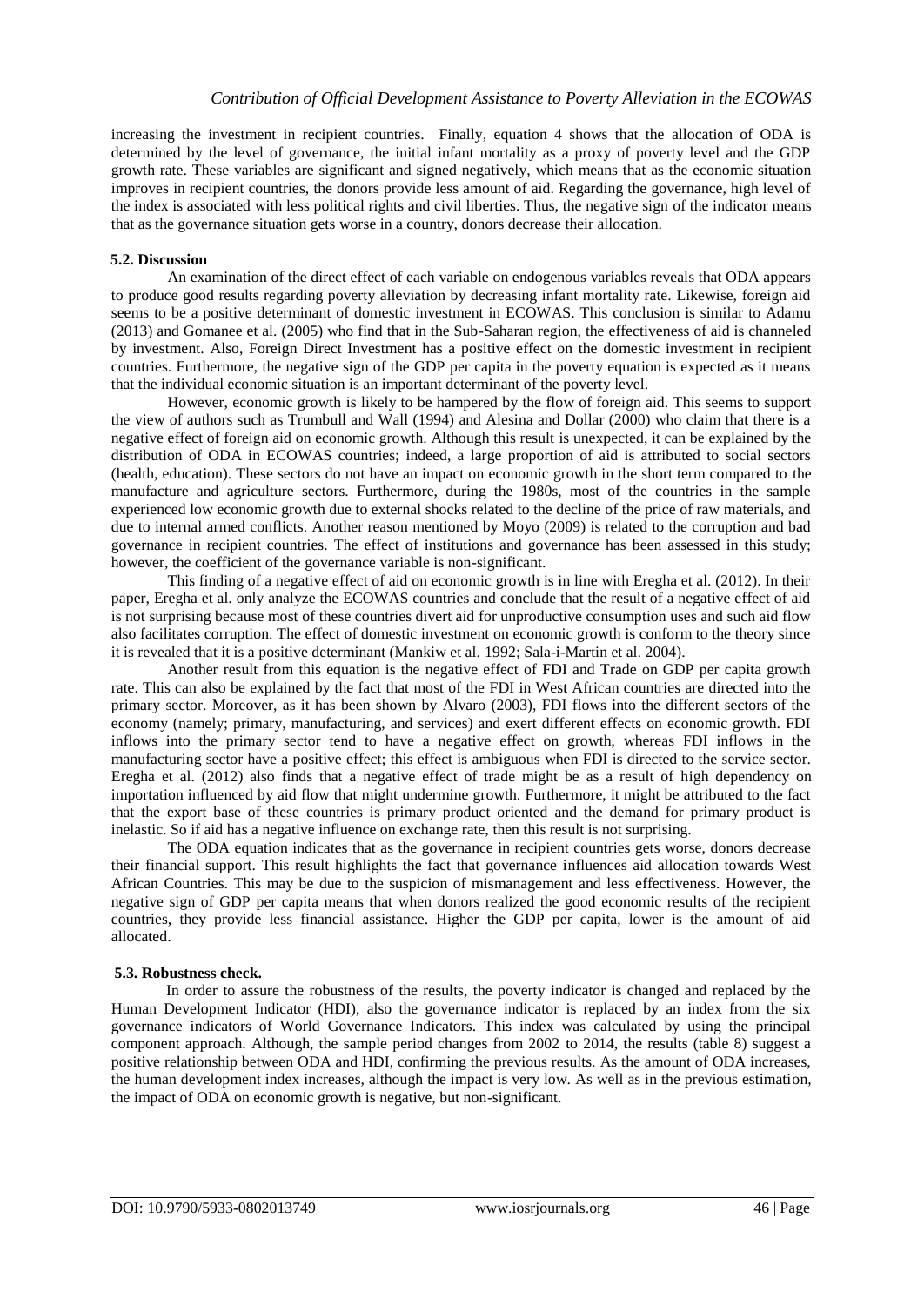|                          | (1)                         | <b>Tuble of Estimations results asing TIDT</b> as poverty indicator<br>(2) | (3)                | (4)                    |
|--------------------------|-----------------------------|----------------------------------------------------------------------------|--------------------|------------------------|
| <b>VARIABLES</b>         | HDI                         | GDP growth                                                                 | Investment         | <b>ODA</b>             |
| Initial GDP per capita   | $-0.00346***$<br>(0.000713) | 1.044*<br>(0.623)                                                          |                    | $-15.47***$<br>(4.748) |
| <b>FDI</b>               |                             | 0.118                                                                      | $0.384***$         |                        |
|                          |                             | (0.110)                                                                    | (0.106)            |                        |
| Investment               |                             | $-0.445***(0.157)$                                                         |                    |                        |
| Human capital            |                             | $24.90*$<br>(13.78)                                                        |                    |                        |
| <b>ODA</b>               | 8.52e-05***                 | $-0.0137$                                                                  | 0.0142             |                        |
|                          | $(3.20e-05)$                | (0.0170)                                                                   | (0.0226)           |                        |
| Lagged ODA               | $0.000206***$               | $-0.0384$                                                                  | $-0.116***$        |                        |
|                          | $(4.69e-05)$                | (0.0393)                                                                   | (0.0403)           |                        |
| Trade                    |                             | $0.0873**$<br>(0.0371)                                                     |                    |                        |
| Saving                   |                             | $-0.0307$                                                                  | 0.0551             |                        |
|                          |                             | (0.0398)                                                                   | (0.0590)           |                        |
| Governance               | $0.0192***$                 | 2.144***                                                                   | $3.566***$         | 34.79                  |
|                          | (0.00392)                   | (0.572)                                                                    | (0.782)            | (29.30)                |
| Pop growth               | $-0.00208$<br>(0.00337)     |                                                                            |                    |                        |
| Initial infant mortality | $-1.10e-05$                 |                                                                            |                    | $3.361*$               |
|                          | (0.000280)                  |                                                                            |                    | (1.942)                |
| GDP per capita           | $-0.000658$                 |                                                                            |                    | 0.647                  |
|                          | (0.00117)                   |                                                                            |                    | (9.295)                |
| Real interest rate       |                             |                                                                            | $-0.414**$ (0.168) |                        |
| Constant                 | $0.357***$                  | $-30.63$                                                                   | $27.02***$         | $-432.9$               |
|                          | (0.0448)                    | (20.51)                                                                    | (4.348)            | (285.8)                |
| Observations             | 20                          | 20                                                                         | 20                 | 20                     |

| Table 5: Estimations results using HDI as poverty indicator |  |
|-------------------------------------------------------------|--|
|-------------------------------------------------------------|--|

Standard errors in parentheses

\*\*\* p<0.01, \*\* p<0.05, \* p<0.1

# **IV. Conclusion And Policy Recommendations**

Aid effectiveness is one topic on which many researchers have focused their attention over the years. The major contribution of this study is that the effectiveness of aid has been assessed regarding its impact on poverty instead of economic growth, as well as the consideration for the specific region of West Africa. First, a panel VAR analysis was conducted in order to analyze the interactions between ODA, GDP per capita, Domestic investment and Infant mortality. The impulse response functions obtained by the Cholesky decomposition show that the domestic investment increases after an innovation in foreign aid and this effect is statistically significant. The effect on economic growth is also positive up to two (2) years, there after it decreases. However, the effect on infant mortality rate is ambiguous. Therefore, a simultaneous equations model was estimated and in support of previous studies (Morrissey et al, 2004), the results show that aid helps to reduce poverty by decreasing the infant mortality rate. The hypothesis tested was that foreign aid has a positive effect on capital accumulation and investment, which in turn increases economic growth and reduces poverty. After estimation, a positive effect of ODA on domestic investment was revealed, likewise the effect of investment on economic growth was found to be positive. Also, our results show a contributing effect of economic growth to poverty alleviation. However, analyzing the direct effect of ODA on the endogenous variables, we found that its effect on economic growth was harmful in line with the pessimistic view of aid effectiveness (Alesina and Dollar, 2000). Therefore, it can be concluded that the foreign aid is, in general, propoor but not growth enhancing in ECOWAS countries.

A policy recommendation from this study is that West African countries should seek more ODA in direction of growth enhancing sectors such as infrastructure and manufacture sectors. This could lead to a greater impact on poverty. Moreover, they should encourage the domestic investment which contributes more to economic growth than Foreign Direct Investment. Another aspect of this study concerns the analysis of governance effect in these countries. It has been shown that the improvement in governance contributes to the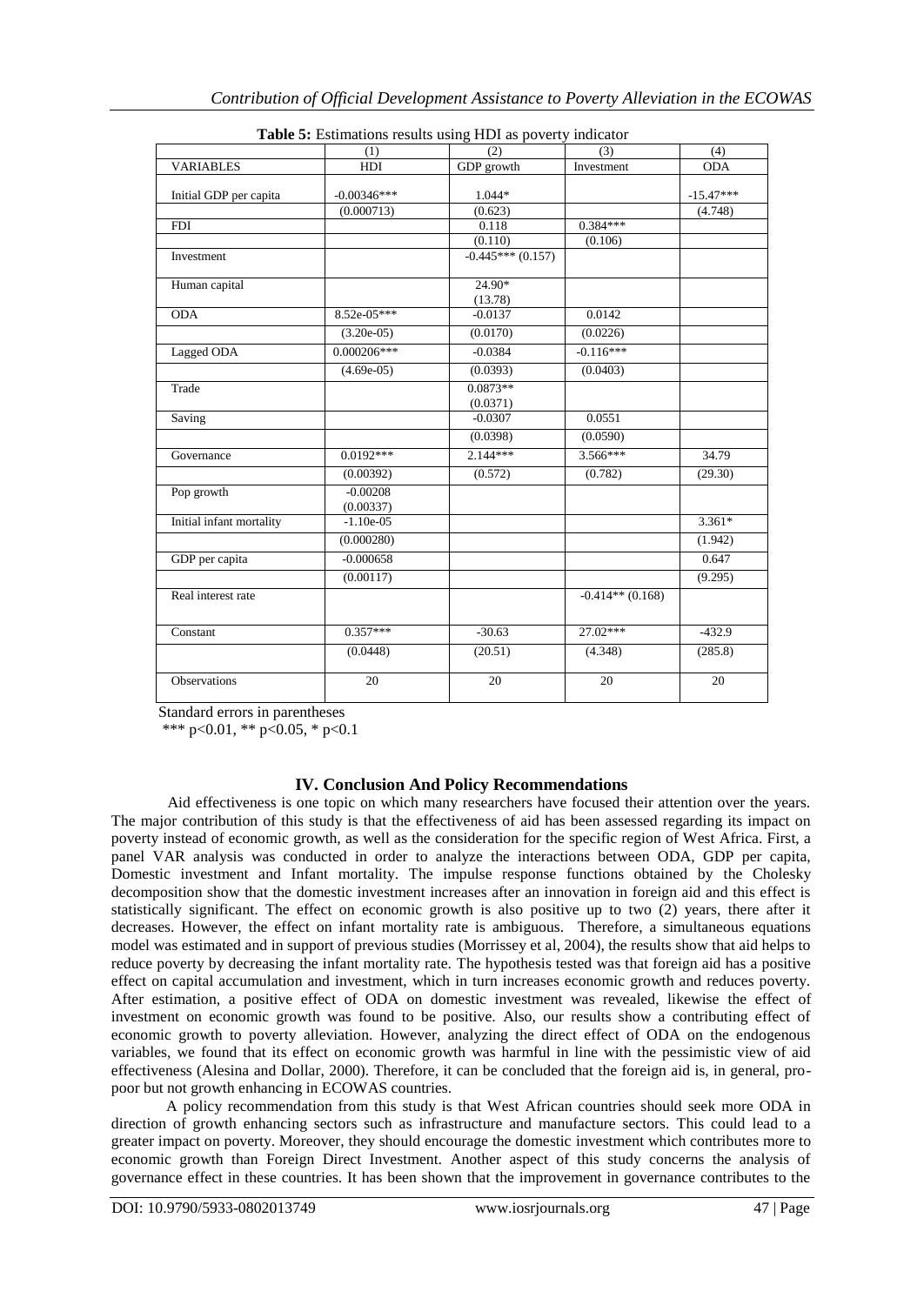reduction the poverty level and increases the economic growth. Therefore, to achieve low poverty level, recipient countries should combine reforms to improve their institution management.

#### **References**

- [1]. A. Alesina,., and D. Dollar Who Gives Foreign Aid to Whom and Why?. *Journal of Economic Growth*, 5(1)2000: 33–63.
- [2]. Alesina, A., and B. Weder 2002 "Do Corrupted Governments Receive Less Foreign Aid?" American Economic Review, 92(4): 1,126– 37
- [3]. Arellano and Bover "Another look at the instrumental variable estimation of error-components models" Journal of Econometrics, 68(1) 1995,29-51
- [4]. Askarov "Development Aid and Growth in Transition Countries". World Development, 66, 2015, 383-399.
- [5]. A.Asra, , G. Estrada, , Y.Kim, , M.G..Quibria, Poverty and Foreign Aid.Evidence from Recent Cross-Country Data, ERD Working Paper N. 65.Manila: 2005, Asian Development Bank.
- [6]. C.. Arndt, , S.Jones, , F.Tarp,. Aid, growth, and development: have we come full circle? *Journal of Globalization and Development* 1
	- (2), 2010, article 5.
- [7]. Bacha, E. L. "A Three-Gap Model of Foreign Transfer and the GDP Growth Rate in Developing Countries". Journal of Development Economics, 32(2): 1990, 279–96.
- [8]. Barro, R.J. 1996. "Determinants of Economic Growth: A Cross-Country Empirical Study". National Bureau of Economic Research, Cambridge, Working Paper N. 5698.
- [9]. Research Centre Working Paper 35.
- [10]. Boone, P. 1994 "The Impact of Foreign Aid on Savings and Growth". Centre for Economic Performance Working Paper 677. London: London School of Economics.
- [11]. Boone, P. 1996 "Politics and the Effectiveness of Foreign Aid". European Economic Review, 40(2): 289-329.
- [12]. Bourguignon, F., Leipziger, D. 2006. Aid, growth, and poverty reduction: toward a new partnership model. Washington, DC: World Bank.
- [13]. Burnside, C., and D. Dollar. 1997. "Aid, Policies and Growth". World Bank Policy Research Working Paper 1777. Washington, DC: World Bank.
- [14]. Burnside, C., and D. Dollar. 2000. "Aid, Policies and Growth". American Economic Review, 90(4): 847–68.
- [15]. Chenery, H., and M. Bruno. 1962. "Development Alternatives in an Open Economy: The Case of Israel". Economic Journal, 72(285): 79–103.
- [16]. Chenery, H., and S. Strout. 1966. "Foreign Assistance and Economic Development". American Economic Review, 66(1): 679–753.
- [17]. Carl-Johan Dalgaard. 2004. "On the Empirics of Foreign Aid and Growth". The Economic Journal,
- [18]. Collier, P. and D. Dollar. 2002. "Aid Allocation and Poverty Reduction". European Economic Review, 46(8)
- [19]. Dalgaard, C-J., H. Hansen, and F. Tarp. 2004. "On the Empirics of Foreign Aid and Growth". The Economic Journal, 114(496): F191– F216.
- [20]. Easterly, W., and R. Levine. 2001. "It"s Not Factor Accumulation: Stylized Facts and Growth Models". World Bank Economic Review, 15(2): 177–219.
- [21]. Eregha et al. 2012. "Foreign aid flows, investment and economic growth in Africa: Does uncertainty matters?" African Journal of Social Sciences, Volume 2 (2), 100-107
- [22]. Eskander Alvi, D. 2008. "Aid, Policies, and Growth in Developing Countries A New Look at the Empirics". Southern Economic Journal, Vol. 74, No. 3, 693-706
- [23]. Friedman, M. 1958. "Foreign Economic Aid" Yale Review, 47(4): 501–16.
- [24]. Gomanee, K., S. Girma and O. Morrissey. 2002, "Aid, Investment and Economic Growth in Sub-Saharan Africa". A paper Presented at the 10th General Conference of EADI, LjubIjana, 19-21 September.
- [25]. Gomanee, K., Girma, S., Morrissey, O. 2003. "Searching for Aid Threshold Effects". Centre for Research in Economic Development and International Trade, Nottingham, CREDIT Research Paper N. 03/15.
- [26]. Gomanee, K., O. Morrissey, P. Mosley, and A. Verschoor 2005b. "Aid, Government, Expenditure, and Aggregate Welfare". World Development, 33(3): 355-70
- [27]. Greene, W. H. 2003. Econometric Analysis, 5th ed. Upper Saddle River: Prentice Hall
- [28]. Guillaumont, P. and L. Chauvet. 2001. "Aid and performance: A reassessment". The Journal of Development Studies, 37(6): 66-92
- [29]. Guillaumont P. 2009. "EVI and its Use. Design of an Economic Vulnerability Index and its Use for International Development Policy". UNU-WIDER Research Paper 2008/99 Forthcoming in Oxford Development Studies.
- [30]. Hadjimichael, M. T., D. Ghura, M. Muhleisen, R. Nord, and E.M. Ucer. 1995. "Sub-Saharan African Growth, Savings and Investment", 1986-93". IMF Occasional Papers, 118 Washington, DC: International Monetary Fund.
- [31]. Hansen, H. and F. Tarp. 2000, "Aid effectiveness disputed," Journal of International Development, 12, 375–398.
- [32]. Hansen, H. and F. Tarp. 2001, "Aid and growth regressions," Journal of Development Economics, vol.64, p.547–570.
- [33]. Wooldridge, J. M. 2010. Econometric Analysis of Cross Section and Panel Data. Cambridge, MA: MIT Press

## **Appendix**

1.Variables description

| <b>Variable</b>   |  | <b>Definition</b>                                                      | Source      |
|-------------------|--|------------------------------------------------------------------------|-------------|
| <b>Endogenous</b> |  |                                                                        |             |
| Human<br>Index    |  | Develo The Human Development Index<br>is a composite statistic of life | <b>UNDP</b> |